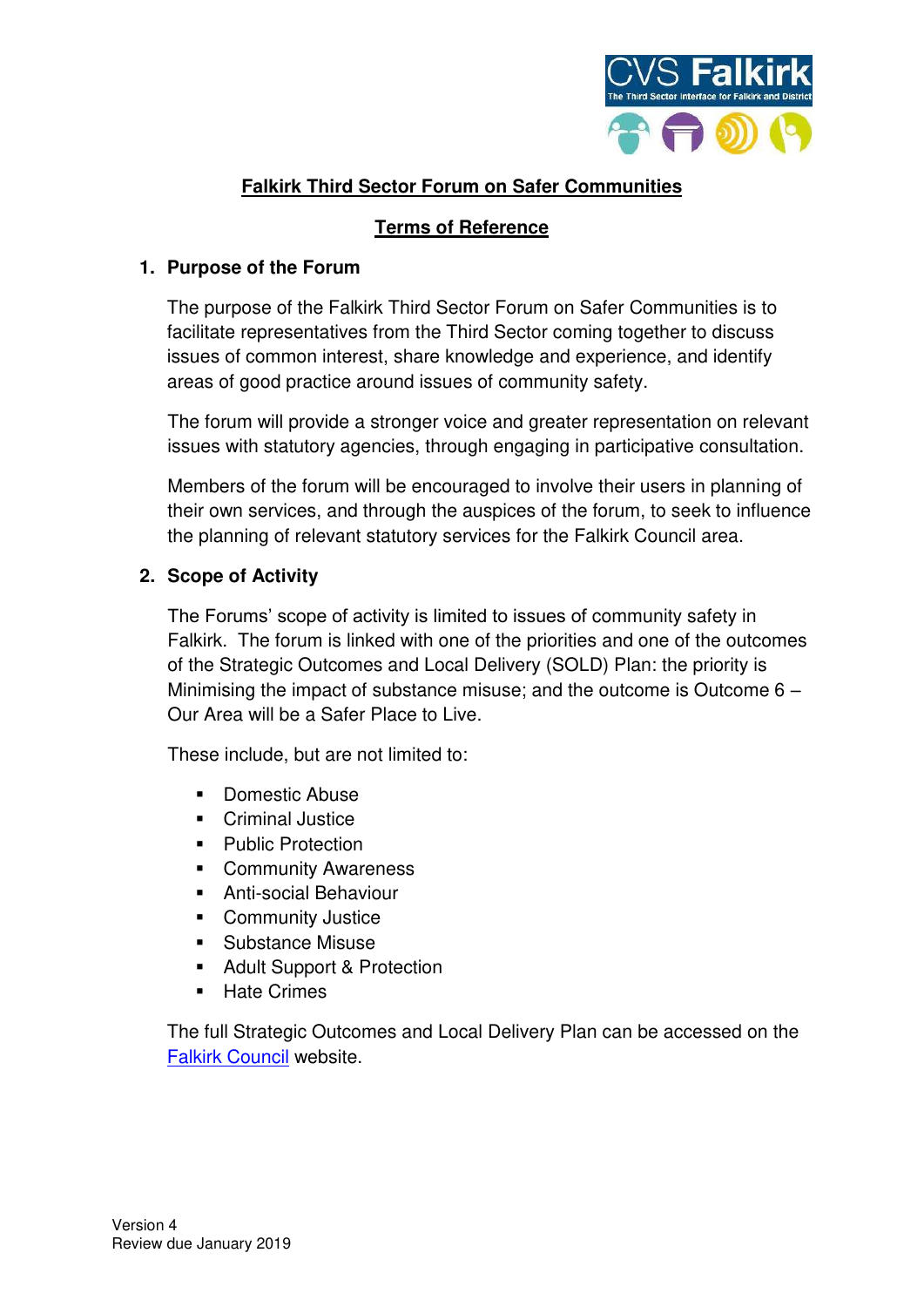## **3. Function of the Forum**

- To consult and represent on behalf of the sector on issues relating to the Community Planning Priorities and Outcomes listed in section 2
- To hold representatives to account on behalf of the sector
- To provide information and support to the third sector on the issues in the Scope of Activity
- To share common understandings and views on behalf of the sector in Falkirk
- To promote peer support and review within the sector
- To provide a forum for training opportunities and quality improvement
- To provide a sector wide opportunity for engagement and information exchange between the sector, the Community Planning Partnership and lead public agencies.

### **4. Forum Attendance**

The forum is open to representatives of the third sector, waged and unwaged, who provide services relating to, or have an interest in the remit of this forum in the Falkirk Council area.

The third sector comprises of community groups, voluntary organisations, charities, social enterprises, co-operatives and individual volunteers.

Attendance will be limited to one representative per group or organisation.

There will be no charge for membership.

Representatives of relevant public and private sector organisations, including Falkirk Council may also attend by giving notice of their intent to attend to CVS Falkirk in advance of the forum.

# **5. Administration**

- The forum will meet at least 4 times per year. Further meetings may be called as required. All meetings will be advised with at least 21 days' notice, and dates for the coming calendar year will normally be advised at the start of each year.
- The forum will have a Representative to be chosen by the members of the forum on an annual basis. The Representative will be required to:
	- $\triangleright$  Agree an agenda in advance of each meeting.
	- ➢ Attend the Community Planning priority and outcomes meetings alongside a representative from CVS Falkirk (where applicable).
- Contact details for the forum rep can be found on the dedicated forum webpage at [https://www.cvsfalkirk.org.uk/voice-of-the](https://www.cvsfalkirk.org.uk/voice-of-the-sector/community-safety-forum/)[sector/community-safety-forum/](https://www.cvsfalkirk.org.uk/voice-of-the-sector/community-safety-forum/)
- CVS Falkirk will administer the forum, including: